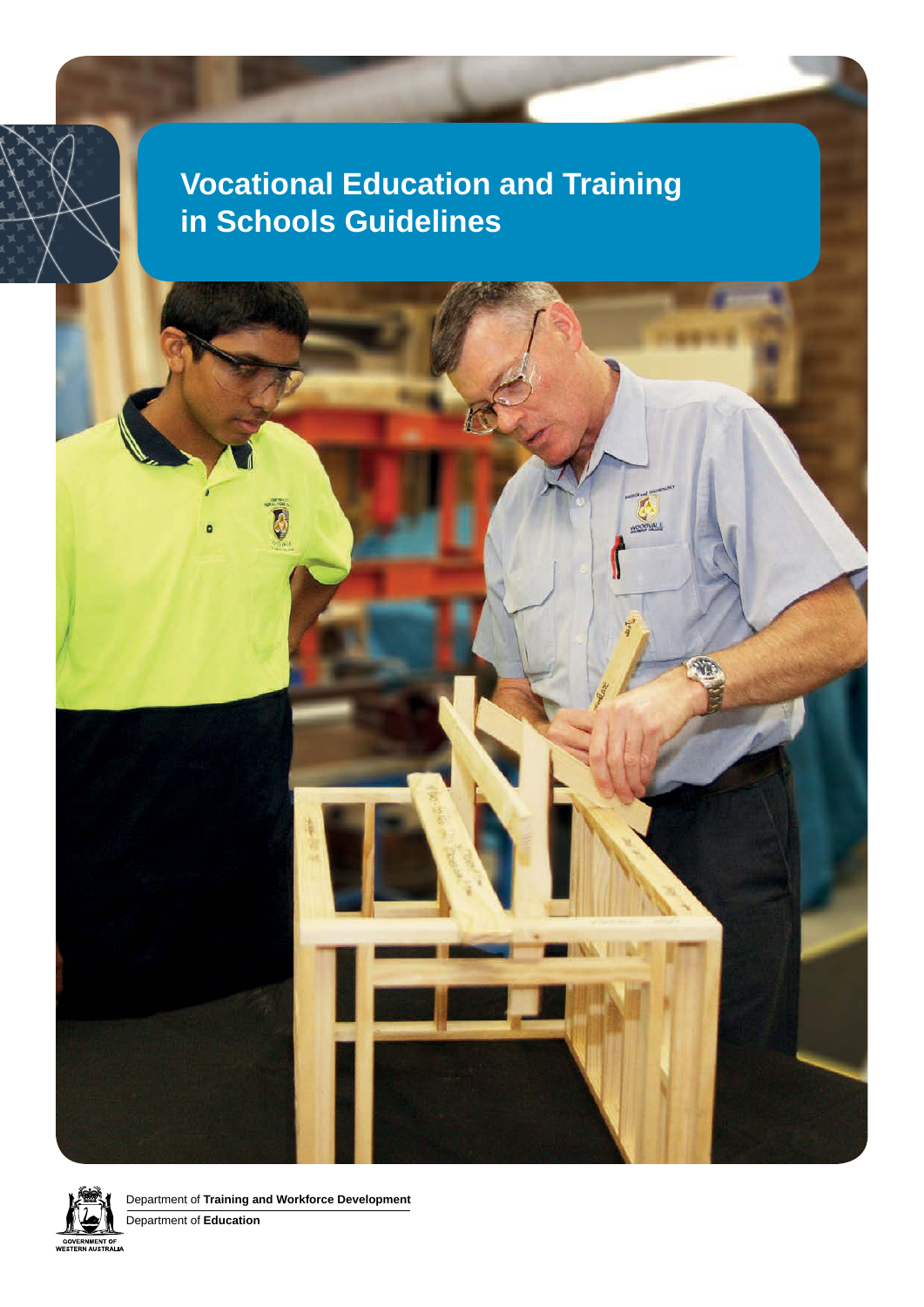# **1. Introduction**

These guidelines support the implementation of the *Joint Ministerial Statement on Vocational Education and Training (VET) in Schools* and provide the operational framework for the delivery of VET in Schools programs in Western Australia.

# **2. Definition**

Vocational education and training should be regarded as VET in Schools where:

- its completion by the student provides credit toward a recognised VET qualification within the Australian Qualifications Framework (AQF) (*New Pathways for Learning*, MCEETYA, March 2000, page 82); and
- it is undertaken as part of a senior secondary certificate, that is, the Western Australian Certificate of Education (WACE) (*National Principles for VET in Schools*, MCEETYA, 1998).

# **3. Education and training strategic priorities**

The following education and training strategic priorities should be incorporated into the planning and delivery of VET in Schools programs:

- Schooling should offer a range of pathways to meet the diverse needs and aspirations of all young Australians.
- Young people are assisted to make a successful transition from school to further education, training and/or employment.
- VET in Schools programs are provided within the context of broad general education.
- Training should be aligned to meet local employment and further education and training opportunities.
- Publicly funded training facilities and infrastructure should not be duplicated.

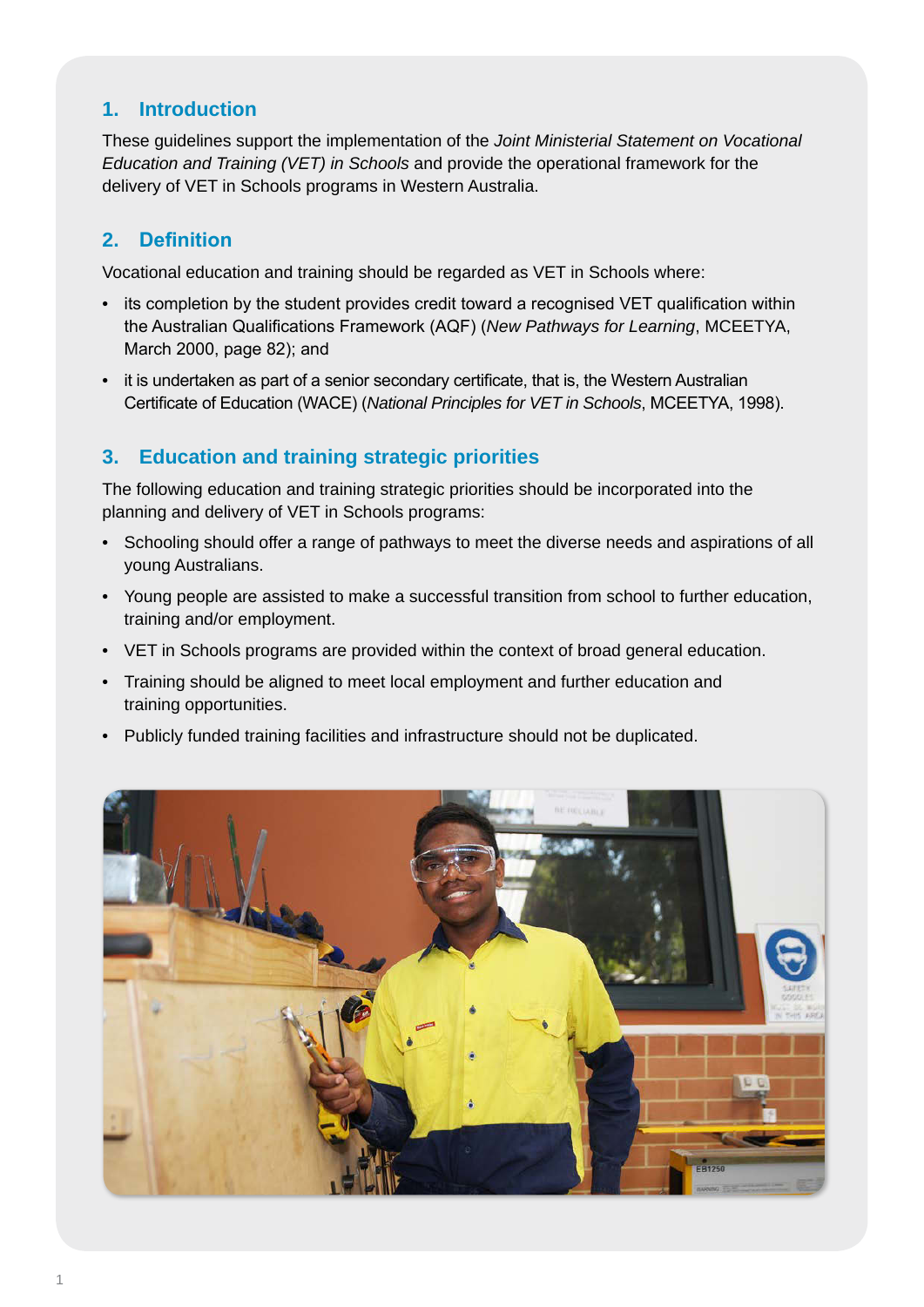# **4. Relevant legislation or authority**

- *• School Curriculum and Standards Authority Act 1997*
- *• School Education Act 1999*
- *• Vocational Education and Training Act 1996*
- Vocational Education and Training (General) Regulations 2009

# **5. Procedures**

Any nationally recognised VET qualifications and/or units of competency from training packages and accredited courses successfully completed by senior secondary students in Years 10, 11 or 12 may contribute towards the achievement of a WACE.

A person who has achieved units of competency or full qualifications through a registered training organisation (RTO) when not enrolled in a school may have this achievement contribute towards the WACE if they subsequently enrol in a WACE program.

A student is said to be enrolled in a WACE if they are enrolled in at least one VET unit of competency or one WACE course unit or an Authority Endorsed program.

VET in Schools programs must be delivered either by an RTO or in partnership with an RTO. VET undertaken as part of a school program must meet the requirements outlined in the National Skills Framework, that is, it must be a nationally recognised qualification delivered by an RTO that results in an AQF qualification or Statement of Attainment.

Where students complete a VET program that meets the requirements of the AQF, they will be issued with either a qualification or Statement of Attainment by the RTO consistent with the protocols for issuing AQF qualifications. Students participating in VET in Schools programs who have achieved a unit of competency and/or qualification will also have their achievements recorded by the School Curriculum and Standards Authority as part of the WACE.

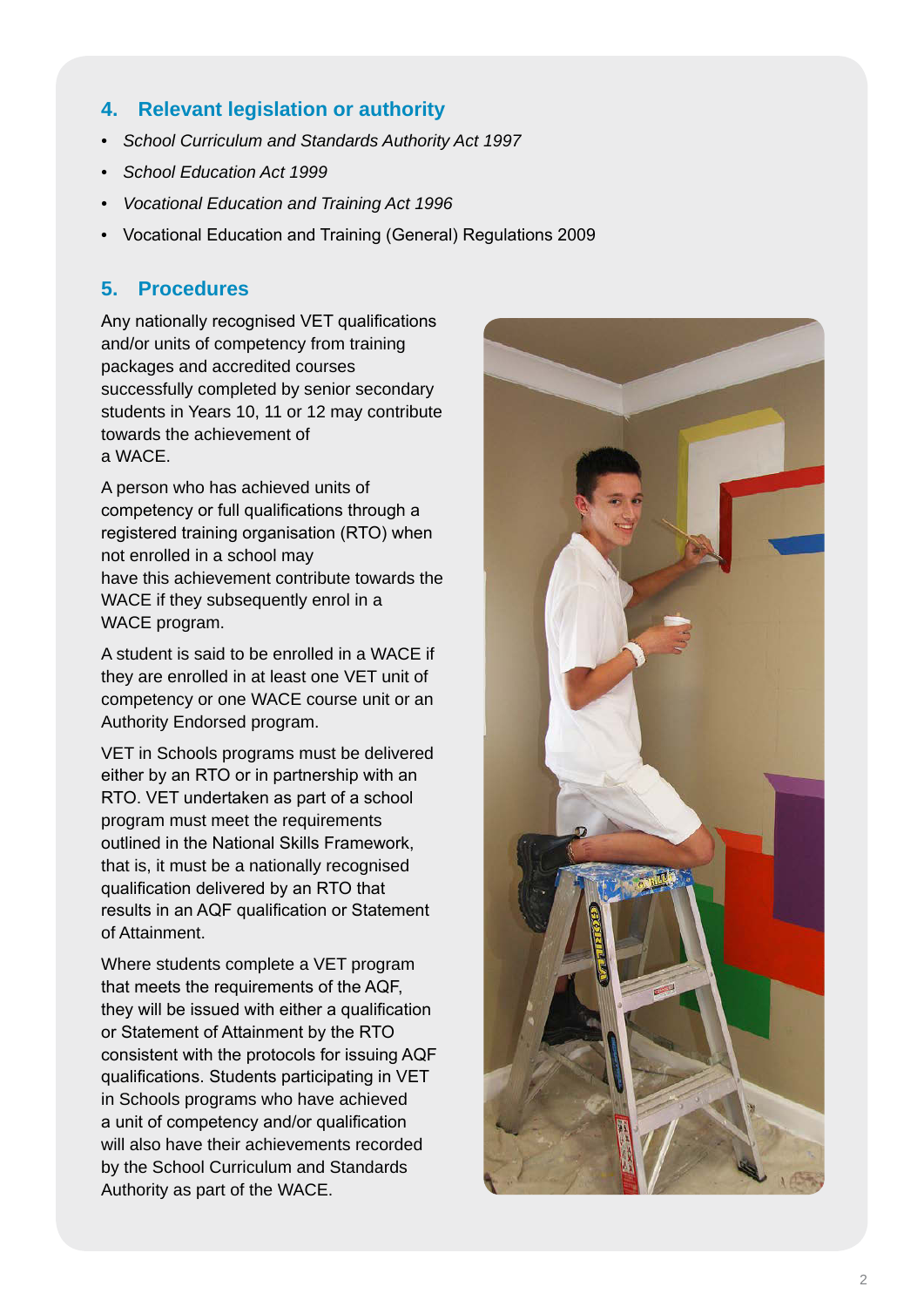# **6. Delivery**

## **6.1. Programs**

A range of programs are available in Western Australia for VET in Schools delivery:

#### **6.1.1. School-based apprenticeships and traineeships**

A school-based apprenticeship or traineeship is a paid employment based training program for full time school students who are 15 years of age or older. Under these arrangements, the student is both a full time school student and a part time employee with the same responsibilities as an apprentice/trainee.

## **6.1.2. Pre-apprenticeships in schools**

Pre-apprenticeships in schools are Certificate II programs that have been nominated by Western Australian industry training councils as valid pathways from school to a traditional trade apprenticeship.

Students in Year 11 and 12 attend school, train at an RTO and are linked to an employer for work placement. Students must complete required hours of work placement as nominated in the pre-apprenticeship program.

## **6.1.3. Aboriginal School Based Training**

The Aboriginal School Based Training (ASBT) program enables Aboriginal students in Years 10, 11 and 12 to build on skills not yet achieved through general education and develop workplace readiness. Year 10 students have the option of undertaking a Certificate I qualification through an institutional pathway. Year 11 and 12 students can either undertake a school-based traineeship or a Certificate II qualification through an institutional pathway.

#### **6.1.4. Institutional delivery**

Schools can offer a range of qualifications that they are registered to deliver themselves or are delivered through a range of delivery modes including under auspice or fee for service arrangements. These qualifications may be delivered either on site at the school, in a Trade Training Centre, off site at an RTO or as part of work experience or structured workplace learning.

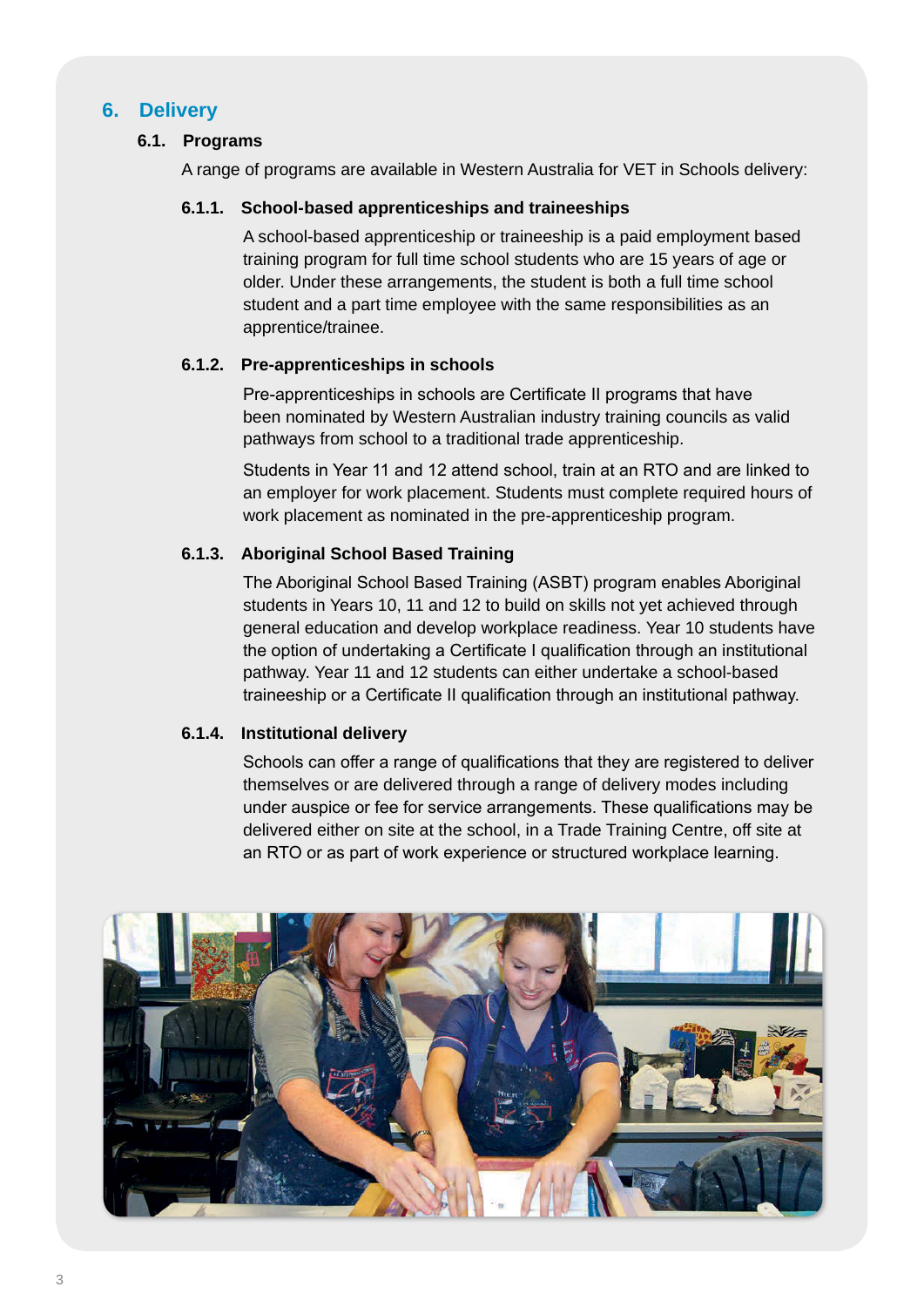# **6.2. Delivery arrangements**

VET in Schools programs can be delivered under a range of delivery modes, including partnership arrangements with RTOs or schools as RTOs.

## **6.2.1. Partnership arrangements with registered training organisations**

#### **6.2.1.1. Auspice**

Under this arrangement, schools partner with RTOs and deliver and assess the training under the auspices of the RTO. The RTO is responsible for the quality assurance of the training under the Australian Quality Training Framework (AQTF)/VET Quality Framework and issuing the appropriate certificate(s) in accordance with AQF requirements.

To ensure that the RTO can provide quality assurance in accordance with the AQTF/VET Quality Framework, partnership arrangements must be in place prior to the commencement of training.

RTO schools seeking to auspice other schools need to seek Ministerial approval and, once given, amend their registration through the Western Australian Training Accreditation Council.

# **6.2.1.2. Fee for service**

Under this arrangement, schools partner with RTOs who deliver, assess and assure the quality of the training on a negotiated fees basis.

## **6.2.2. RTO schools**

Schools are registered with the Training Accreditation Council to deliver, assess and quality assure training within a defined delivery profile. The scope of registration specifies the AQF qualifications and/or units of competency from a Training Package or accredited course that can be delivered by the RTO school.

Formal Ministerial approval and registration by the Training Accreditation Council must be in place prior to the commencement of any training delivery by an RTO school.

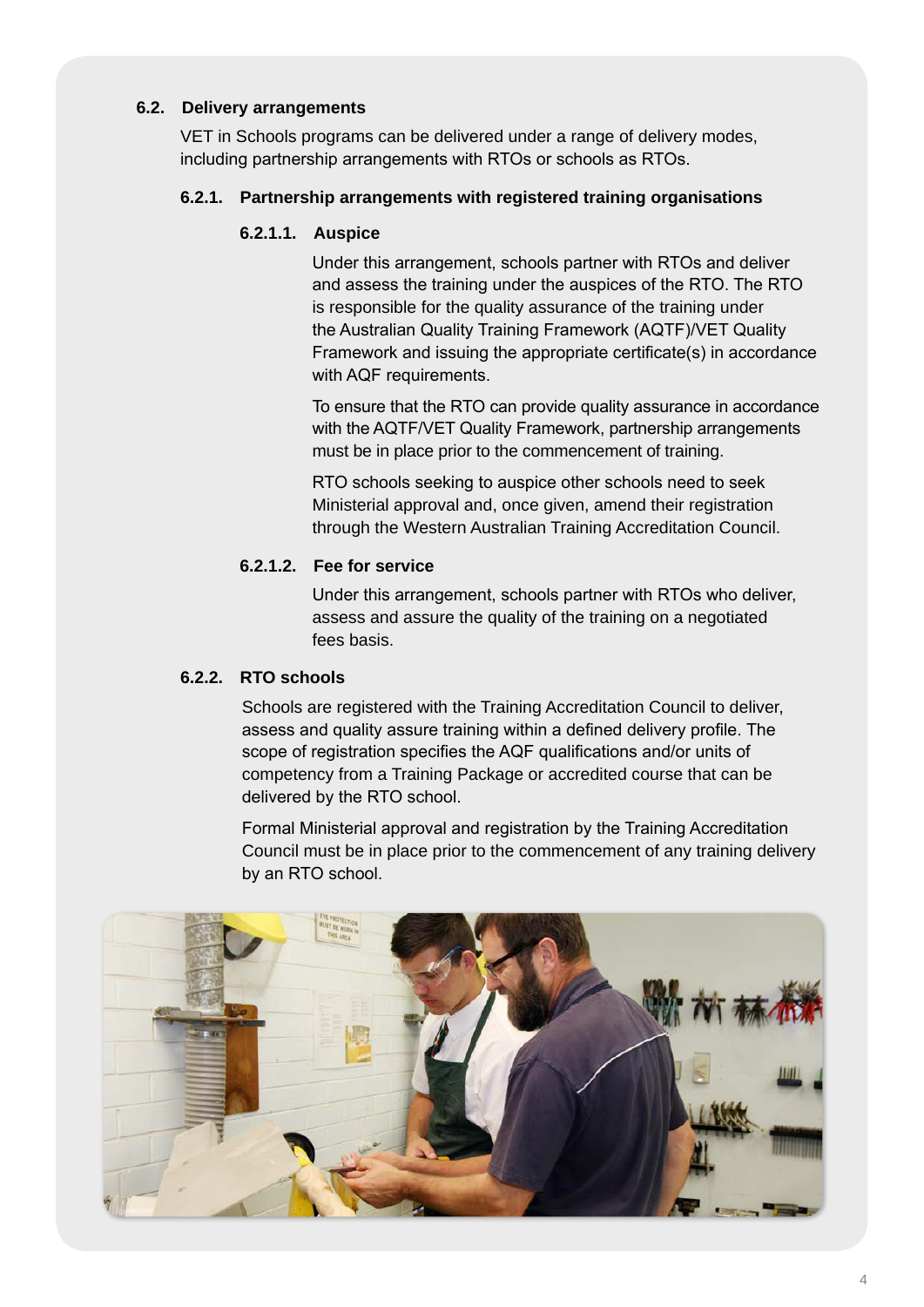# **7. Roles and responsibilities of key stakeholders**

#### **7.1. School Curriculum and Standards Authority**

The roles and responsibilities of the School Curriculum and Standards Authority are to:

- provide for the assessment and certification of student achievement, including mechanisms for the recognition of VET in the WACE;
- record enrolments, assessment and report on VET in Schools programs;
- conduct regular integrity checks on school VET in Schools achievement data;
- work closely with the Western Australian VET sector and industry stakeholders to develop VET industry specific courses and encourage schools and students to undertake quality VET programs; and
- provide annual reports to both Ministers on the Authority's functions and responsibilities with regards to the delivery of VET in Schools.

#### **7.2. Education system/sectors**

The roles and responsibilities of the education system/sectors are to:

- provide the strategic direction and, where appropriate, policy frameworks to support VET in Schools programs which embody quality, sustainability, value for money and meet the needs of stakeholders;
- assist schools to provide pathways and opportunities for students to achieve their WACE and/or a Certificate II qualification and make a successful transition from school to further education, training and/or employment;
- work with schools to provide VET in Schools teachers with the opportunity to develop and maintain industry skills, experience and qualifications; and
- work collaboratively with key stakeholders to ensure VET in Schools programs meet the needs of students and industry.

#### **7.3. Schools**

The roles and responsibilities of schools are to:

- provide senior secondary students with pathways that meet their individual needs and aspirations;
- ensure that, when enrolling students in VET in Schools programs, students fulfil the requirements needed in order to achieve a WACE;
- collect and provide VET in Schools student data to the School Curriculum and Standards Authority and other appropriate authorities in the required timeframe and format for State and national reporting purposes;
- manage the human and physical resources required for the delivery and assessment of VET in Schools programs arranged by the school;
- retain responsibility for managing programs, reporting achievements to the School Curriculum and Standards Authority and maintaining a record of learning for all students when working in partnership with other providers; and
- where possible, work collaboratively with local industry, employers and the community to provide students with the opportunity to undertake VET in Schools programs that include access to industry and the real work environment.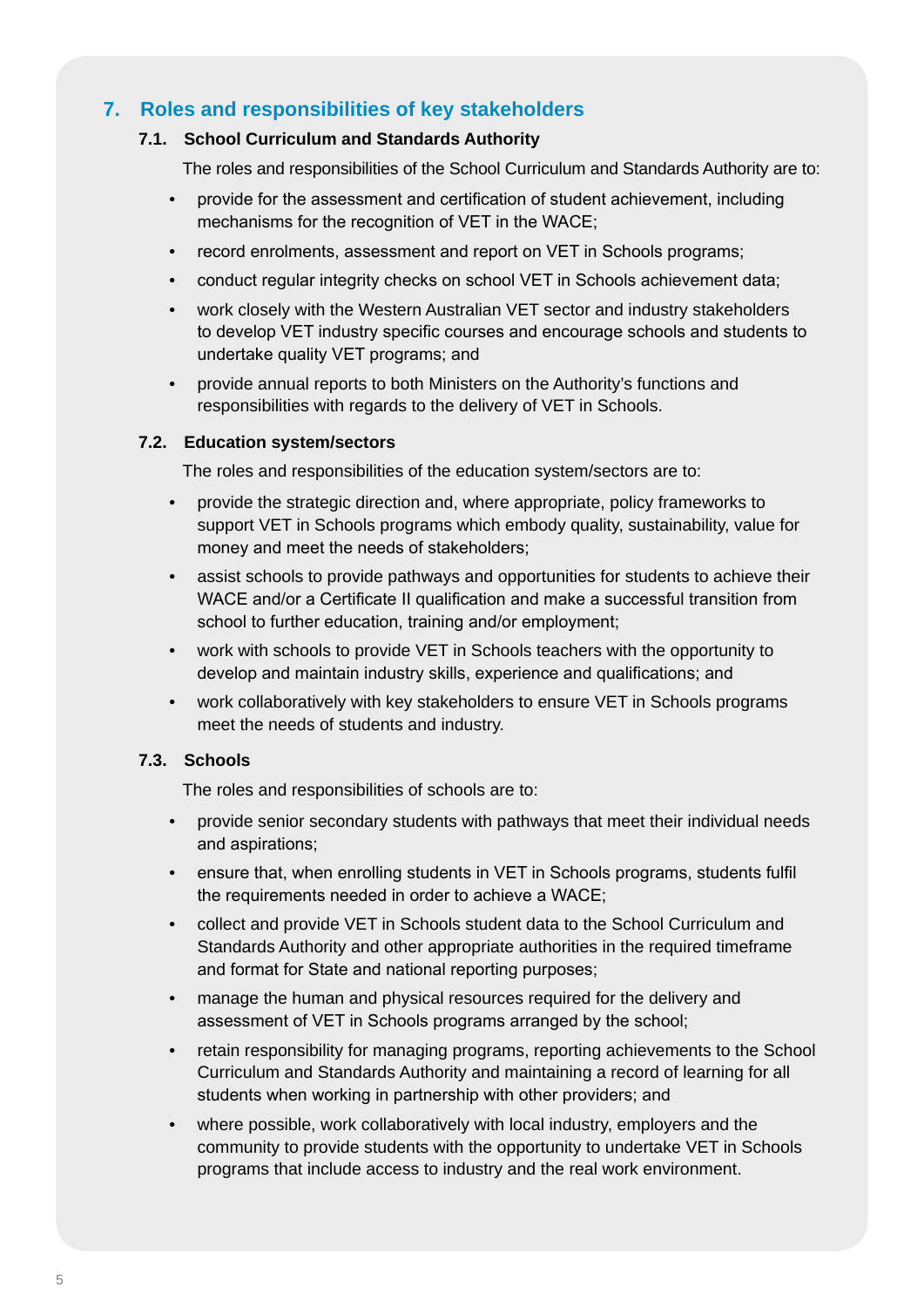### **7.4. State Training Authority (Department of Training and Workforce Development)**

The roles and responsibilities of the State Training Authority are to:

- provide advice to the education system/sectors on current and future workforce needs and demands, including areas of future occupational demand;
- provide advice to the education system/sectors on current and future national VET policies and changes, and support the system/sectors in disseminating this information to all VET in Schools stakeholders;
- establish and maintain the policy frameworks for VET in Schools programs, including school-based apprenticeships and traineeships, pre-apprenticeships in schools and ASBT;
- work with the education system/sectors to provide career advice resources and services to assist students to plan and manage their career pathways and post-school transitions; and
- work collaboratively with key industry stakeholders to ensure VET in Schools programs meet the needs of students and employers.

#### **7.5. Registered training organisations**

The roles and responsibilities of RTOs are to:

- work with schools to provide VET in Schools programs that meet the needs of students, employers and industry;
- provide VET in Schools programs to students that ensure that students have the capacity to complete the program if the program duration is longer than one year;
- ensure that the planning, delivery and reporting timeframes meet the school and School Curriculum and Standards Authority deadlines; and
- ensure that a partnership agreement is developed and co-signed by the school, outlining all the delivery, assessment and reporting arrangements.

For further information contact: Department of Training and Workforce Development Locked bag 16 Osborne Park Delivery Centre WA 6919

E: VETinSchools@dtwd.wa.gov.au

© Department of Training and Workforce Development 2014